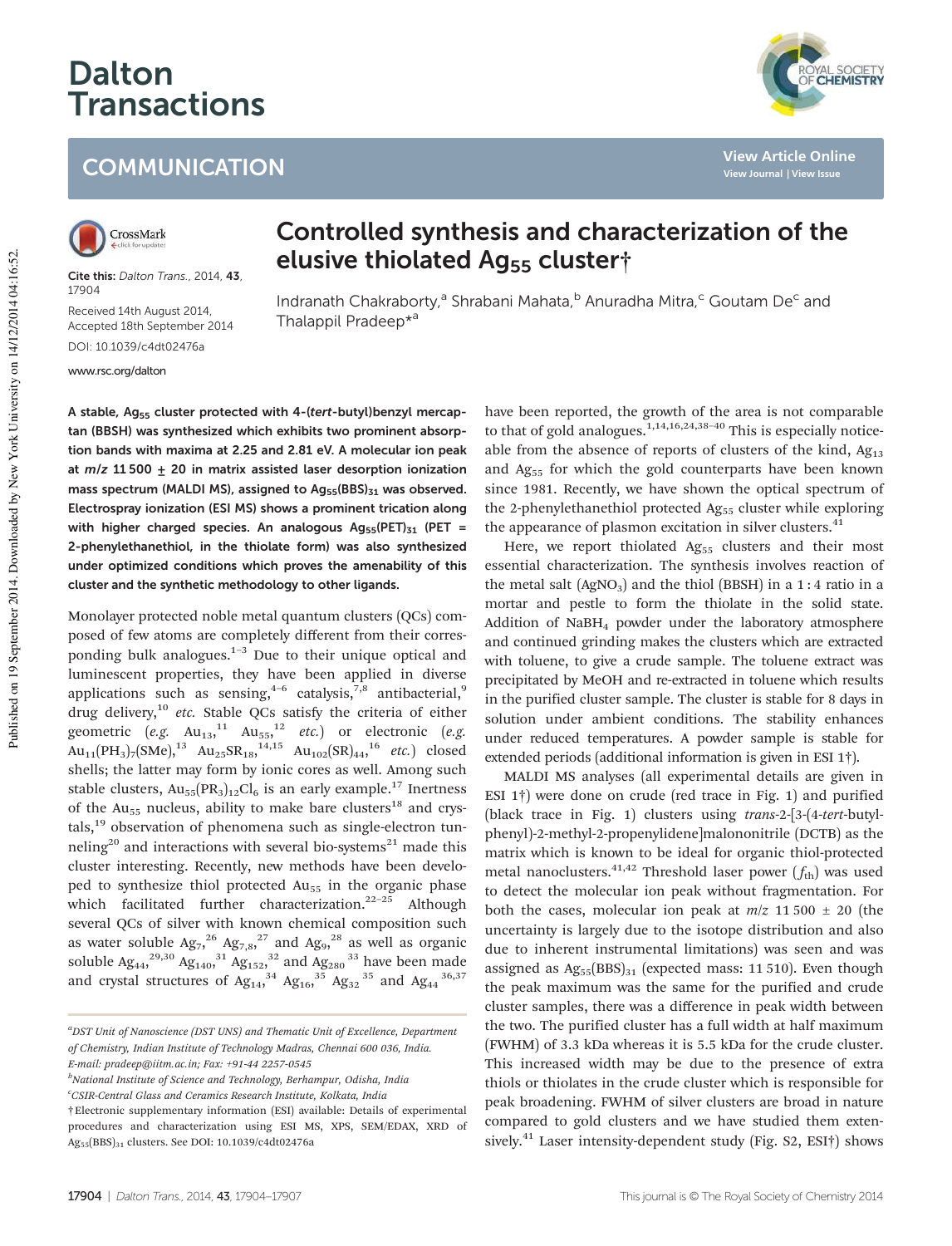

Fig. 1 MS spectra of the as-synthesized crude cluster (red trace) and the purified Ag<sub>55</sub> cluster (black trace). Inset shows the UV/Vis spectra for the same (a: the crude cluster, b: purified cluster) plotted as a function of energy. Jacobian-corrected intensities are plotted (details are given in ESI†). The purified cluster shows two prominent bands at 2.25 and 2.81 eV and a weak band at 1.93 eV (marked) whereas the crude one shows only a broad band at 2.28 eV. Inset of inset shows the ESI† mass spectrum of the purified cluster (in positive mode) which shows a prominent peak at  $m/z$  3870 corresponding to  $[Ag_{55}(BBS)_{31}Cs]^{3+}$ . The corresponding calculated isotope distribution is shown in green.

similar observation as reported in the case of  $Ag_{152}(PET)_{60}.^{42}$ With increase in laser fluence,  $f = x f_{\text{th}}$ ,  $x > 1.02$ , a systematic mass loss was observed till  $x = 1.37$ . No further loss was seen after that. Like the  $Ag<sub>152</sub>$  cluster,<sup>42</sup> a similar sharp rise at the low mass side and steep fall at the high mass side was seen when laser fluence was varied. Significant difference was also observed in the optical spectra (inset of Fig. 1) for both the clusters. The crude cluster shows a broad feature at 2.28 eV (543 nm) whereas the purified cluster shows two prominent bands at 2.25 eV (550 nm) and 2.81 eV (440 nm) along with a week band at 1.93 eV (640 nm). The prominent step-like feature and absence of plasmon (seen in nanoparticle) confirmed the formation of a molecular species.

ESI MS is an ideal tool to determine the precise composition of nanoclusters.<sup>25,27,28,43</sup> As BBSH is completely nonpolar, cesium acetate (CsOAc) was used to ionize the molecule. The cluster solution was taken in a toluene–methanol mixture and the spectra (Fig. S3, ESI†) were collected in the *m*/*z* range of 200–4000 (maximum limit of the instrument). A prominent peak at *m*/*z* 3870 (inset of Fig. 2) corresponding to  $[Ag_{55}(BBS)_{31}Cs]^{3+}$  which matches exactly with the calculated spectrum (green trace) was observed. The two isotopes of silver, namely, 107 and 109, with equal natural abundances and the isotopes of carbon and sulfur together make the overall cluster peak too complex and specific peaks were not resolved for this charge state. However, the spectral envelope was reproduced clearly and was identical to the calculated spectrum. Systematic Cs addition to this peak was also observed. As the peaks are due to 3+ charge, the peak separation was  $133/3 = 44.3$ , which is marked in the figure. This

type of Cs induced ionization and corresponding Cs addition peaks have been reported for the  $Au_{333}(SCH_2CH_2Ph)_{79}$ cluster.<sup>44</sup> The composition was further supported by the presence of  $[Ag_{55}(BBS)_{31}Cs_4]^{4+}$ ,  $[Ag_{55}(BBS)_{31}Cs_5]^{5+}$  and  $[Ag_{55}(BBS)_{31}Cs_{6}]^{6+}$  at  $m/z$  3005, 2431 and 2048, respectively (Fig. S3, ESI†), although these peaks are not prominent. It is important to recall that well-defined mass spectra of this kind are rare in the case of silver clusters (except for the  $Ag_{44}$  cluster which shows distinct mass spectral features). We could not see the 4+, 5+ or 6+ ions of  $[Ag_{55}(BBS)_{31}]$  without Cs. This is probably due to the fact that the cluster is inefficient to take these many charges on its own. Some fragments were also seen in the spectrum and few of them have been identified. The highest intense pattern is expanded in the inset of Fig. S3, ESI† which shows a precise isotope distribution. It matches exactly with the calculated spectrum of  $[Ag_5(BBS)_6Cs_2]^+$ . Although the unit charge on a  $Cs<sub>2</sub>$ -bound species is surprising, it may be noted that  $Ag_5(BBS)_6$  is likely to be an anion due to an excess BBS ligand and therefore,  $[Ag_5(BBS)_6Cs_2]$  is a singly charged cation. These types of fragments are most stable which explains their high intensity. Even under softer ionizing conditions, the fragment intensity has not been reduced.

TG analysis of the  $Ag_{55}(BBS)_{31}$  cluster shows a weight loss of  $47.9 \pm 0.5\%$  which corresponds to the total organic content of the material (Fig. 2A). The calculated organic content of the cluster is 48.5% which matches with the experimental results further supports the composition. Interestingly, two kinds of losses were seen, one at 200 °C (42.30%) and another at 800 °C (5.58%). The major loss may be due to the carbon–hydrogen (CH) content of the ligand which happens at a lower temperature and the remaining fragment of the ligand, namely sulfur which sits on the metal surface to form a nearly stoichiometric Ag<sub>2</sub>S and the sulfur leaves at higher temperature. This kind of



Fig. 2 TGA spectrum of the Ag<sub>55</sub> cluster (green trace) which shows two types of weight losses (A). Red trace is a differential plot of the same. 'B' shows the TEM image of the  $Ag_{55}$  cluster and inset is the corresponding size distribution curve. 'C' and 'D' are the extended XPS spectra for Ag 3d and S 2p regions. All the spectra are properly fitted.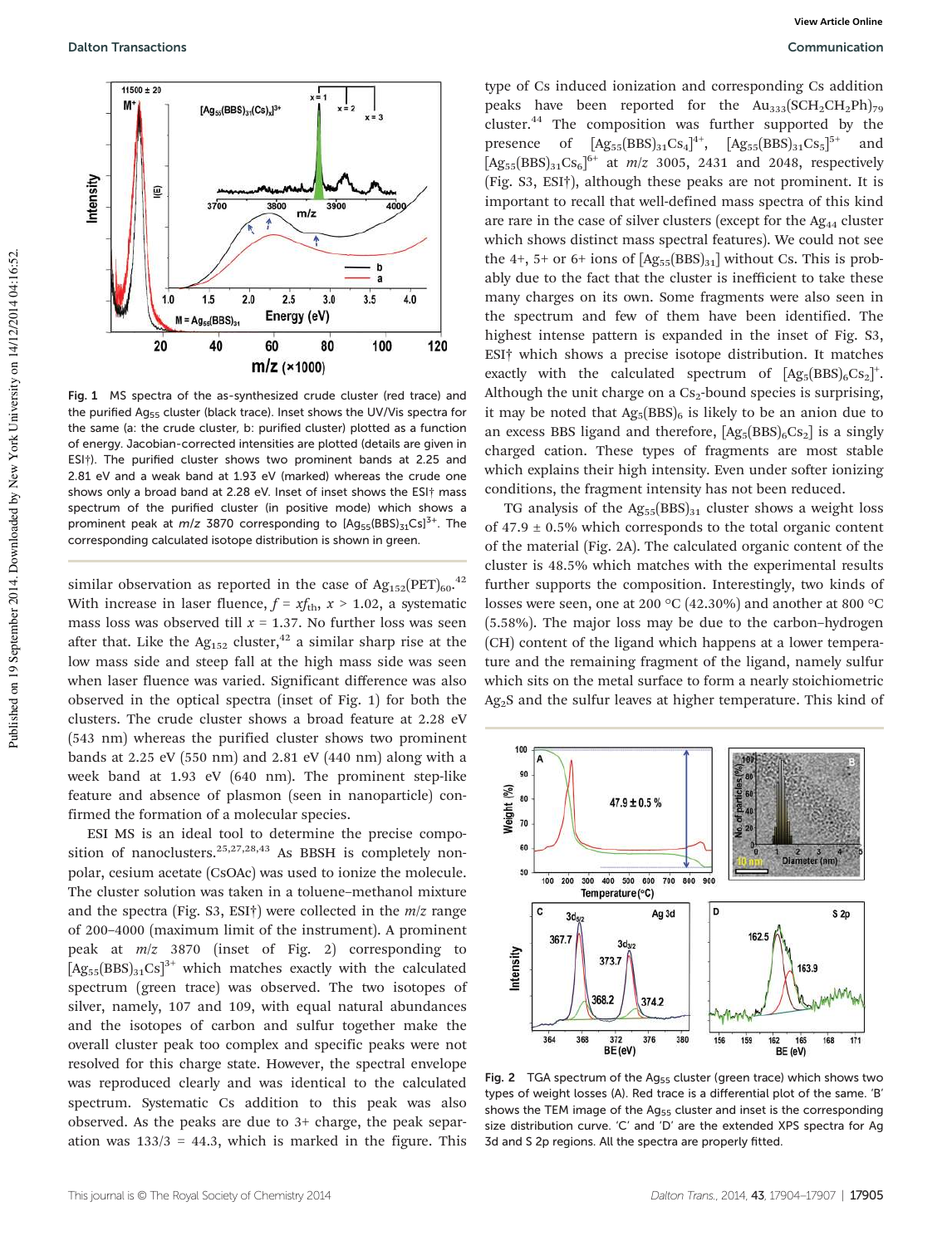sulfide formation is consistent with the solution phase decomposition of thiolated silver clusters reported previously<sup>45</sup> where facile C–S cleavage occurs, facilitating the formation of  $Ag<sub>2</sub>S$  in the acanthite form.

PXRD analysis (Fig. S4, ESI†) of the  $Ag_{55}(BBS)_{31}$  cluster powder in the  $2\theta$  range of 10 $\degree$  to 90 $\degree$  showed broad diffraction peaks at  $2\theta \sim 37^{\circ}$ , 44° and 64°. Individual silver clusters do not contain a periodic lattice in them and so they do not show sharp peaks. However, the broad lines are observed. $28$  The  $Ag_{55}BBS_{31}$  composition was further verified with SEM/EDAX data (Fig. S5, ESI†) where the Ag : S ratio was found as  $1:0.61 \pm$ 0.05 (calculated value  $1:0.57$ ). The absence of sodium in the EDAX spectrum confirms the purity of the cluster. The TEM image (Fig. 2B) shows the presence of the cluster as tiny particles with an average size (diameter) of 1.15 nm. Bigger sized nanoparticles were not seen. XPS analysis was performed to know the chemical states of elements, although there is not much difference (only 0.5 eV) in the binding energies of Ag(0) and Ag( $I$ ).<sup>46</sup> A survey spectrum (Fig. S6, ESI $\dagger$ ) shows the expected elements. Expanded spectra of Ag 3d (Fig. 2C) show the presence of  $Ag(0)$  and a small portion of  $Ag(1)$  which might be coming from the thiolate shell. The S 2p peak at 162.5 eV (corresponding to  $2p_{3/2}$ ) is because of thiolate (Fig. 2D).

FTIR spectra of BBSH and  $Ag_{55}(BBS)_{31}$  are given in Fig. 3A. The spectrum of BBSH shows characteristic stretching and bending modes of various bonds present in it. The absence of S–H stretching at 2585  $cm^{-1}$  in the Ag<sub>55</sub> cluster confirms the binding of thiol to the silver core. Interesting difference was found between the cluster and BBSH in the C–H stretching (Fig. 3B) and bending regions (Fig. 3C). Intensities of the 3063 and 3086 cm−<sup>1</sup> peaks in the C–H stretching region (of –CH2–) decrease and show a red shift when the thiol binds to the cluster which suggests that this C–H part of the ligand is



Fig. 3 (A) FT-IR spectra of pure BBSH (blue trace) and  $Ag_{55}(BBS)_{31}$ cluster (red trace). The –SH stretching featured at 2586 cm−<sup>1</sup> in BBSH is marked by a dotted-circle which is absent in the cluster. The structure of BBSH is shown as an inset in which different IR-active parts are numbered. The expanded views of C–H stretching and bending regions are given as (B) and (C), respectively. For clarity, the spectra have been shifted slightly.



Fig. 4 SAXS analysis of the  $Ag_{55}$  cluster. Experimental and simulated (nonlinear least squares method) SAXS curves are shown in the top (A) and the corresponding particle size distribution obtained from the SAXS profile is shown in the bottom panel (B). UV/Vis spectra of the  $Ag_{55}(BBS)_{31}$  cluster compared with the PET protected Ag<sub>55</sub> cluster (C). Inset is the MALDI mass spectrum of the as-synthesized  $Ag_{55}(PET)_{31}$ cluster. Clustering of the molecular ion is seen.

nearest to the cluster core (marked 1 in inset of Fig. 3A). Similarly, the peak at 2870 cm−<sup>1</sup> also shows a shift (but here it is a blue shift) which might be because of the other C–H bond on the same carbon, closer to the cluster core. In the C–H bending region, two peaks at 1380  $cm^{-1}$  and 1363  $cm^{-1}$  in free thiol merge with each other giving rise to a single broad peak while forming the cluster, which could be attributed to the C–H bend of the nearest carbon (marked 1 in inset of Fig. 3A). Small angle X-ray scattering (SAXS) suggest the high monodispersity of the cluster (Fig. 4A and B) and the average particle size was found to be 1.796 nm (more details are given in ESI 1†).

Synthesis was optimized to yield a 2-phenylethane thiolate (PET) protected Ag<sub>55</sub> cluster, which suggests the universality of the synthetic strategy and proposes the feasibility of stabilizing this cluster core with other ligands. UV/Vis spectra show (Fig. 4C) similar bands as presented for the BBS-protected  $Ag_{55}$ cluster. The peak at *m*/*z* 10.2 kDa in MALDI MS (inset of Fig. 4C) using DCTB as a matrix confirms the formation of  $\text{Ag}_{55}(\text{PET})_{31}$ .<sup>41</sup> Here we could see the dimer and trimer also at respective *m*/*z* values, similar to the case of ~Ag<sub>75</sub> cluster.<sup>42</sup>

#### **Conclusions**

In summary, we have successfully synthesized Ag<sub>55</sub> clusters protected with BBS and PET ligands through a solid state route. Solvent selective extraction and a MeOH induced precipitation technique yields the cluster. From the ESI MS and MALDI MS data, the compositions,  $Ag_{55}(BBS)_{31}$  and  $Ag_{55}(PET)_{31}$  were confirmed. TGA and SEM/EDAX further supported the composition. Extensive characterization was done to know the cluster system in detail. The PET protected  $Ag_{55}$ cluster was prepared to check the adaptability of the cluster core to other ligands. We believe that  $Ag_{55}(BBS)_{31}$  and other much sought after stable clusters in organic environments will expose new directions in cluster research, in both experiment and theory. Work towards crystallization is underway.